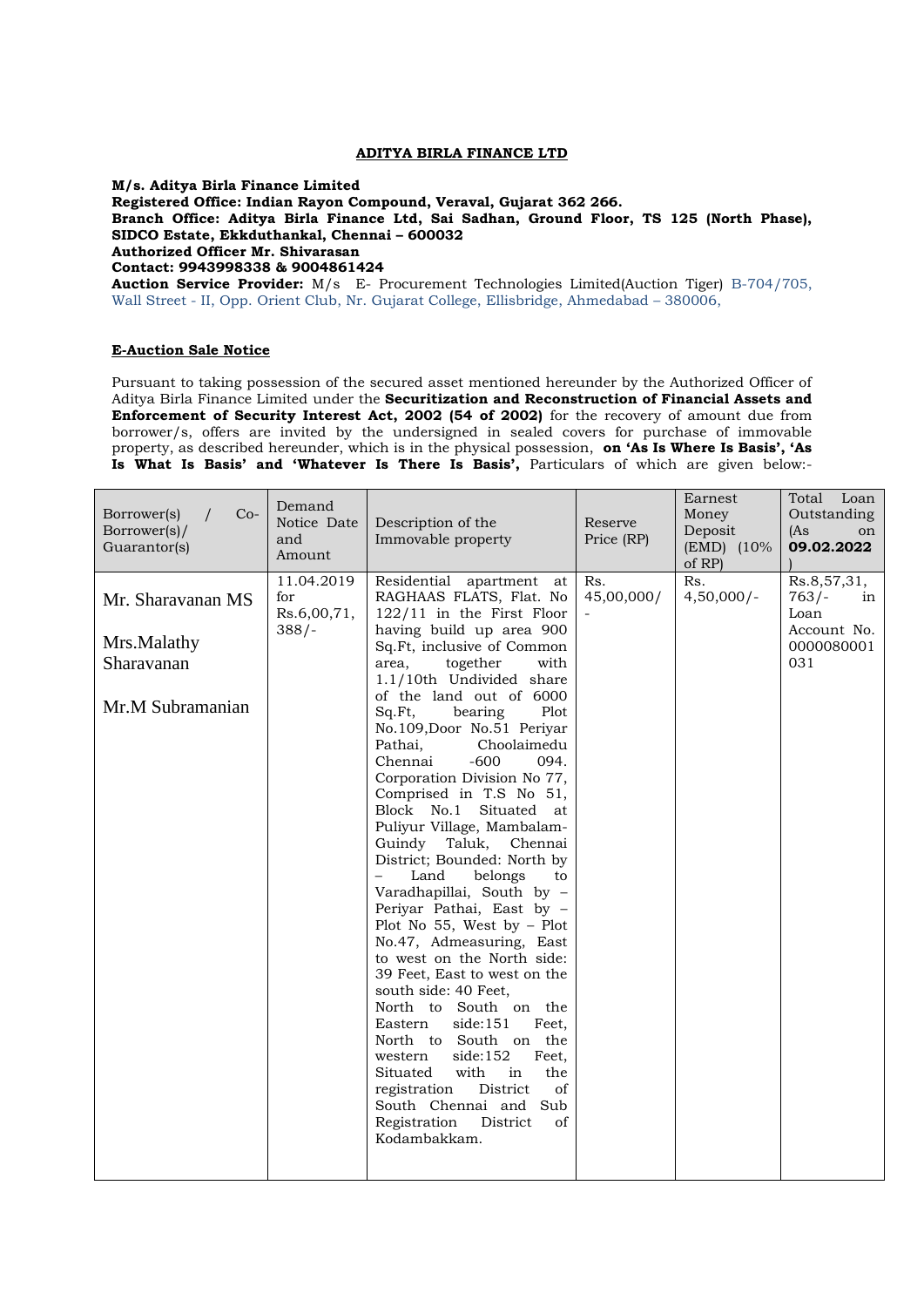For detailed terms and conditions of the sale, please log on to the website [https://sarfaesi.auctiontiger.net](https://sarfaesi.auctiontiger.net/)

TERMS AND CONDITIONS OF THE SALE OF IMMOVABLE PROPERTY BY WAY OF E-AUCTION: the contract of the contract of the contract of the contract of the contract of the contract of the contract of the contract of the contract of the contract of the contract of the contract of the contract of the c

- Date of Inspection of the Immovable Property is from 22.02.2022 to 07.03.2022 between 10:00 am to 04:00 pm.
- Last Date & Time of submitting EMD: 07.03.2022 from 10:00 am to 5 :00 pm.
- The Auction Sale will be an Online E-Auction/Bidding through approved Service Provider M/s E- Procurement Technologies Limited(Auction Tiger) Help Line Nos. 079-6813 6837/80/72/94 & Contact Person: Vivek Kachariya(Mo.: 9081830222) Help Line E-mail id: [support@auctiontiger.net](mailto:support@auctiontiger.net) & vivek@auctiontiger.net through the web portal [https://sarfaesi.auctiontiger.net;](https://sarfaesi.auctiontiger.net/)
- The Auction Sale will be held on 11.03.2022 between 10.00 am to 12.00 pm with autoextensions for 5 (five) minutes in case a bid is placed in the last 5 minutes before the appointed closing time;
- The bid price to be submitted shall be above the Reserve Price fixed by the Authorized Officer ("AO") and the bidders shall further improve their offer in multiples of Rs.50,000/- (Rupees Fifty Thousand only).
- The property will not be sold below the Reserve Price set by the AO. The bid quoted below the Reserve Price shall be rejected and the EMD deposited shall be forfeited.
- The successful bidder shall have to pay 25% of the purchase amount (including Earnest Money) already paid within 24 hours of the closure of the E-Auction sale proceedings. The Balance 75% of the purchase price shall have to be paid within 15 (fifteen) days of confirmation of the sale by the Financial Institution or such extended period as agreed upon in writing by and solely at the discretion of the AO failing which the Financial Institution shall forfeit amounts already paid/deposited by the purchaser.
- Bidders are advised to visit the said website for Annexure and detailed Terms and Conditions of the sale before submitting their bids and participating in the proceedings.
- Bids shall be submitted online only in the prescribed format(s) with relevant details duly filled in. Bids submitted in any other format / incomplete bids are liable to be rejected.
- Annexure shall be accompanied by copies of the following KYC documents viz. (i) PAN Card (ii) Aadhar Card/Passport (iii) Current Address proof (iv) valid e-mail id (v) contact number (mobile/landline) (vi) Board Resolution to participate in the auction (for a company) etc. Scanned copies of the said documents shall be submitted to the e-mail id stated above. Earnest Money Deposit (EMD) as mentioned against property described in the accompanying Sale Notice shall be deposited through Demand Draft.
- The bidders shall hold a valid e-mail id as all the relevant information from the Secured Creditor/the Service Provider may be conveyed through email only.
- Prospective intending bidders may contact the Service Provider on the details mentioned above to avail online training on participating in the e-auction. However, neither the Authorized Officer nor the Secured Creditor nor the Service Provider shall be responsible for any technical lapses/internet outage/power failure etc.
- The EMD of the unsuccessful bidder will be returned of closure of the E-Auction proceedings.
- The sale is subject to confirmation by the Financial Institution. If the Borrower/Guarantor(s) pay the entire amount due to the Secured Creditor before the appointed date and time of eauction, no sale will be concluded.
- To the best of knowledge and information of the AO, no other encumbrances exist on the aforesaid property, however the prospective tenderers are advised to do their own due diligence and conduct independent enquiries in regard to the title/encumbrances etc. The AO shall not be held responsible for any charge, lien, encumbrances, property tax or any other dues to the Government or anybody in respect to the aforesaid properties. The properties are being sold with all the existing and future encumbrances whether known or unknown to the Secured Creditor.